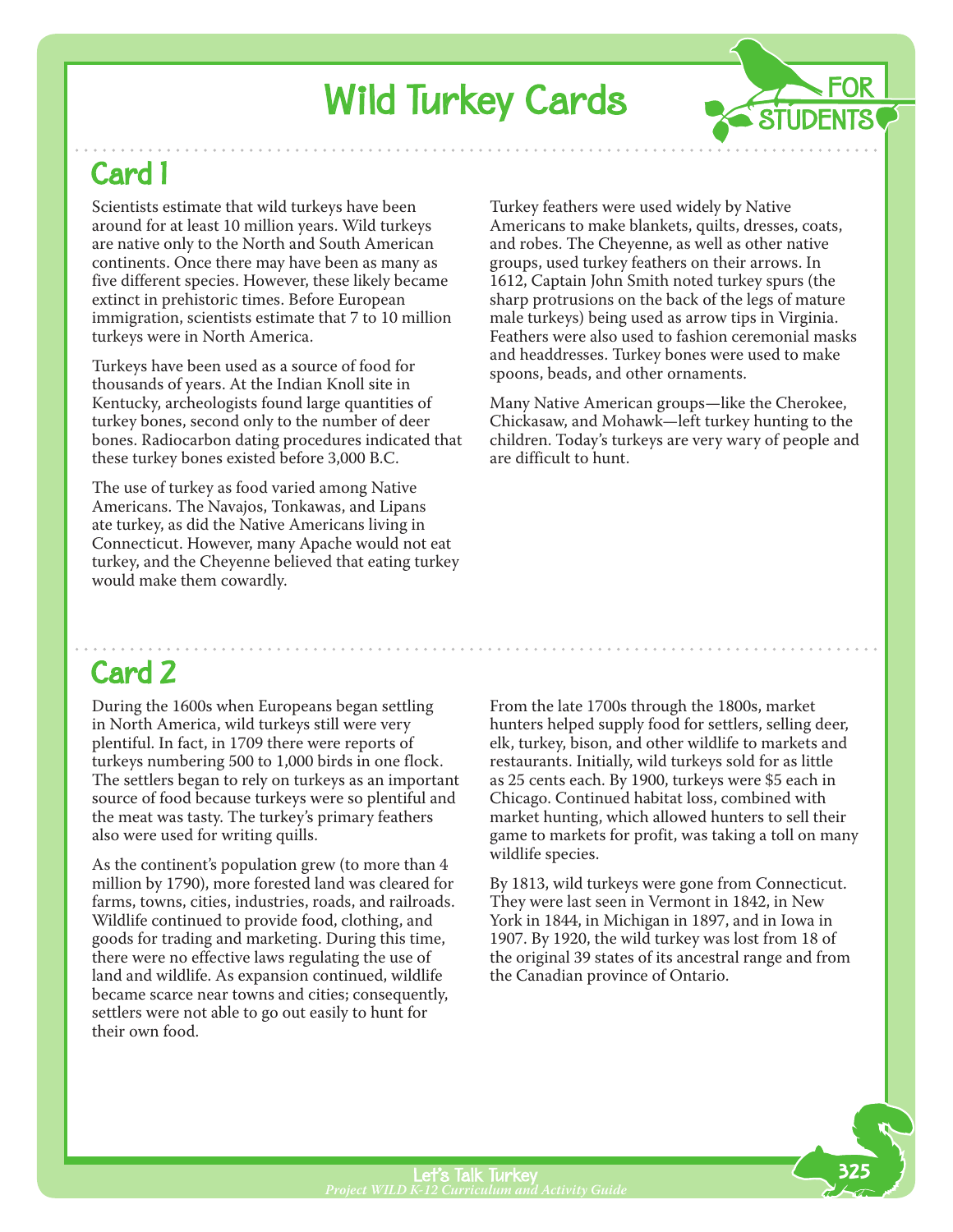

## **Wild Turkey Cards**

## Card 3

All turkeys in the world, including the domesticated turkey, are classified into two species. The wild turkey (*Meleagris gallopavo*) is the most common turkey and is found throughout North America. The ocellated turkey (*Meleagris ocellata*) is the other species and is found on the Yucatan Peninsula of Mexico, northern Belize, and the El Peten region of northern Guatemala. The wild turkey (*Meleagris gallopavo*) is divided into six distinct subspecies. Of these, the eastern wild turkey (*Meleagris gallopavo silvestris*) is the largest and most common subspecies. It originally ranged in the eastern half of the United States. Another subspecies, the Mexican turkey (*Meleagris gallopavo gallopavo*), is the forerunner of all domesticated turkeys we have in the world today. The Mexican turkey is the smallest of the six subspecies of the wild turkey. Originally, it was found in southern Mexico, but it is now considered extinct.

Domesticating a species involves raising the animals in captivity and selectively breeding them for generations. Usually they are bred to benefit people (e.g., more meat, etc.). Eventually, they become

#### Card 4

When the Spanish arrived in Mexico in the early 1500s, they were greatly impressed with the turkeys that had been domesticated by the Aztecs. Consequently, they took the domesticated turkey back to Spain, where farmers raised it throughout Europe.

Domesticated turkeys soon became part of the standard supplies sent with English colonists to America. In 1607, domesticated turkeys were brought back to North America with the settlers at Jamestown. Domesticated turkeys were also sent to help feed English colonists in Massachusetts in 1629. Soon small flocks of turkeys were being kept by many of the early colonists.

During the 1700s and 1800s, the propagation of domesticated turkeys stayed on a small, local scale. But even at this scale, changes were occurring to the domesticated turkey. The initial domesticated turkeys were smaller than the turkeys of today. They also were smaller than the eastern wild turkey (*Meleagris gallopavo silvestris*) found commonly throughout

very different from their ancestors in behavior and appearance.

When Hernando Cortés arrived in Mexico in 1519, the Aztecs already had large flocks of domesticated turkeys. The Aztecs had domesticated those turkeys from the Mexican wild turkey. How long the Aztecs kept domesticated turkeys is uncertain, but some scientists think those turkeys were introduced to Native Americans in the southwestern United States before 1350 A.D. The Aztecs used these birds mostly for their feathers and for sacrificial ceremonies. There are also reports that Montezuma, Aztec Emperor in 1519, fed about 500 domesticated turkeys daily to his menagerie of hawks, owls, and eagles.

By 1520, Spanish explorers took domesticated turkeys from Mexico to Spain. From there, the turkey quickly spread to Italy and France and then throughout Europe. By 1541, the domesticated turkey had reached England. By 1573, the turkey was so plentiful that it became part of the typical Christmas dinner. With selective breeding, new varieties of domesticated turkey were developed. By 1802, there were at least four standard varieties known in England.

the eastern United States. During this time there were reports that local farmers captured wild turkey gobblers (males) and bred them with domesticated turkey hens (females ) to obtain a larger bird.

In the 1920s, large commercial turkey farms were established in the United States. By World War II, turkey farming was a major industry. Over the years, selective breeding of domesticated turkeys led to today's domesticated turkey. Domesticated turkeys are now larger and plumper than wild turkeys. Domesticated turkeys come in a variety of colors, and they cannot fly. (Some of the early breeding of domesticated turkeys was done for feather quality and not necessarily meat.) Some of the most popular domesticated turkeys are the Beltsville, Small White, Black, White Holland, and Bronze.

Turkey farming continues to be a major industry. The United States raised about 245 million turkeys in 2017, with Minnesota producing more turkeys than any other state.